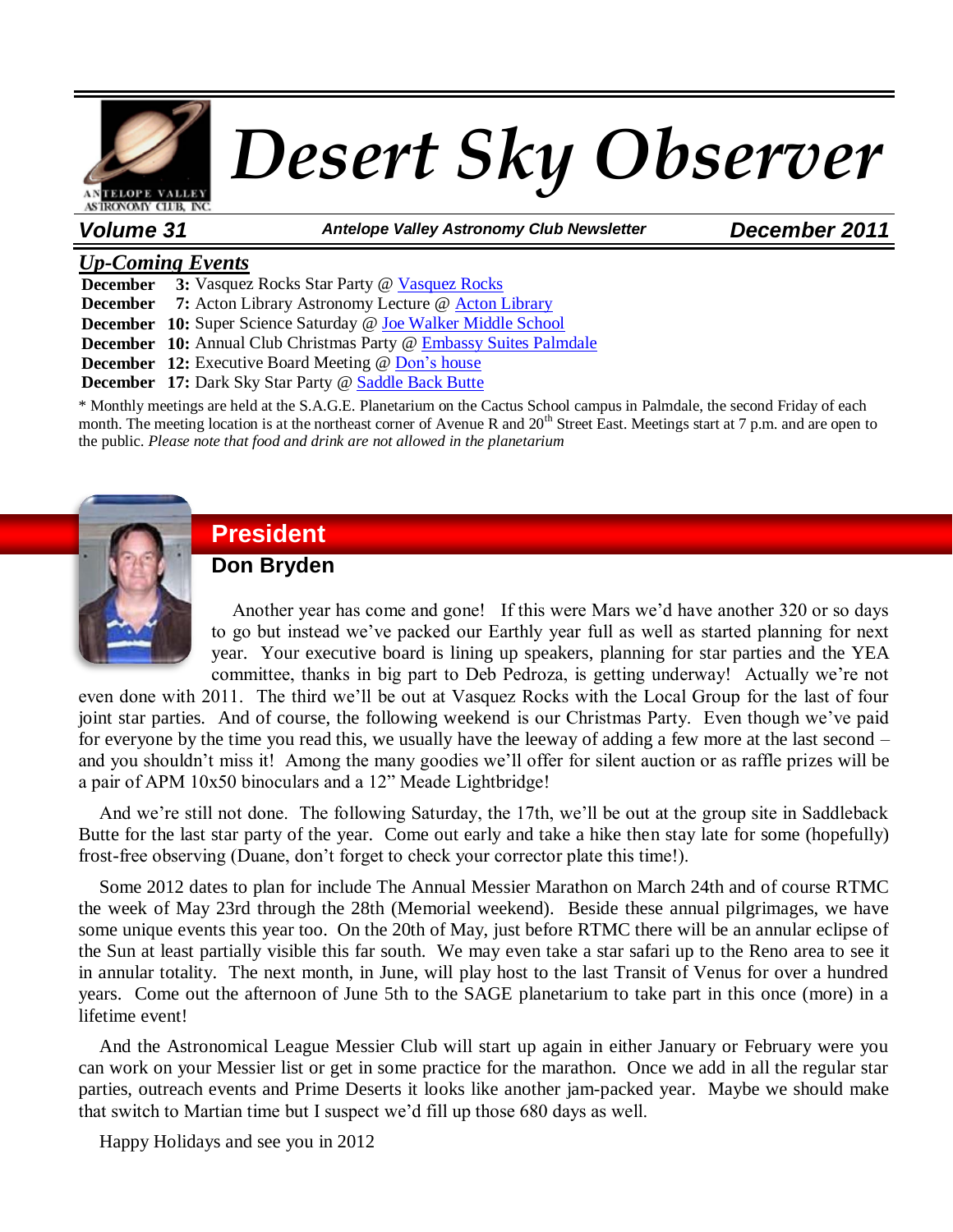

# **Vice President**

### **Rose Moore**

A very Merry Christmas, Happy Holidays, and a Happy New Year to all!

We have our last Acton Library Astronomy Lecture for the year on Wednesday, Dec. 7th at 6:30pm. Come on out and listen to Jeremy speak on 'Astronomy and Ancient

Cultures'! Stargazing after the lecture, weather permitting.

On Saturday, Dec. 10th during the day, we have Joe Walker Middle School's 'Super Science Saturday' at the school grounds in Quartz Hill. Time for the event is 8am to 12:30pm. We need members with telescopes, or other astronomy items of interest, to come out and share with the kids and their parents. Come on out and attend this annual event!!

The main event for December is, of course, our club Christmas Party!

It's scheduled for Saturday, Dec. 10th at 6pm at the Embassy Suites in Palmdale. Some of us will be arriving early to get things set up for the tables, raffle and auctions. Any further donations for the raffle or silent auction please bring directly to the party. If you have not signed up for the party, we will only have a few extra empty spots for the buffet. If you still want to attend, but have not paid or notified me, please let me know asap by phone only!!

Keep warm and clear skies!

# **Space Place**

# Re-thinking an Alien World: The Strange Case of 55 Cancri e

Forty light years from Earth, a rocky world named "55 Cancri e" circles perilously close to a stellar inferno. Completing one orbit in only 18 hours, the alien planet is 26 times closer to its parent star than Mercury is to the Sun. If Earth were in the same position, the soil beneath our feet would heat up to about 3200 F. Researchers have long thought that 55 Cancri e must be a wasteland of parched rock.



*Artist's rendering compares the size Earth with the rocky "super-Earth" 55 Cancri e. Its year is only about 18 hours long!*

Now they're thinking again. New observations by NASA's Spitzer Space Telescope suggest that 55 Cancri e may be wetter and weirder than anyone imagined.

Spitzer recently measured the extraordinarily small amount of light 55 Cancri e blocks when it crosses in front of its star. These transits occur every 18 hours, giving researchers repeated opportunities to gather the data they need to estimate the width, volume and density of the planet.

According to the new observations, 55 Cancri e has a mass 7.8 times and a radius just over twice that of Earth. Those properties place 55 Cancri e in the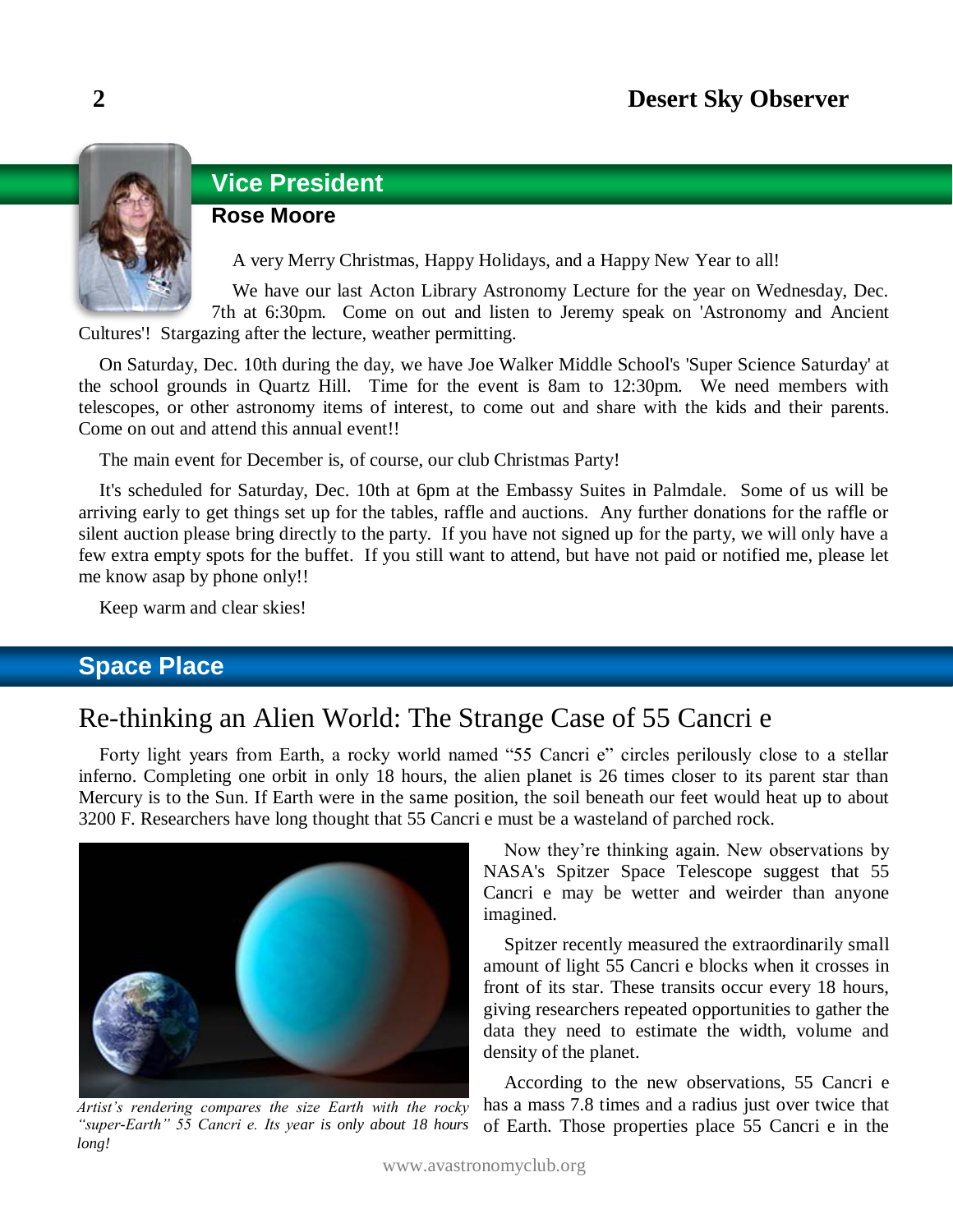"super-Earth" class of exoplanets, a few dozen of which have been found. Only a handful of known super-Earths, however, cross the face of their stars as viewed from our vantage point in the cosmos, so 55 Cancri e is better understood than most.

When 55 Cancri e was discovered in 2004, initial estimates of its size and mass were consistent with a dense planet of solid rock. Spitzer data suggest otherwise: About a fifth of the planet's mass must be made of light elements and compounds—including water. Given the intense heat and high pressure these materials likely experience, researchers think the compounds likely exist in a "supercritical" fluid state.

A supercritical fluid is a high-pressure, high-temperature state of matter best described as a liquid-like gas, and a marvelous solvent. Water becomes supercritical in some steam turbines—and it tends to dissolve the tips of the turbine blades. Supercritical carbon dioxide is used to remove caffeine from coffee beans, and sometimes to dry-clean clothes. Liquid-fueled rocket propellant is also supercritical when it emerges from the tail of a spaceship.

On 55 Cancri e, this stuff may be literally oozing—or is it steaming? —out of the rocks.

With supercritical solvents rising from the planet's surface, a star of terrifying proportions filling much of the daytime sky, and whole years rushing past in a matter of hours, 55 Cancri e teaches a valuable lesson: Just because a planet is similar in size to Earth does not mean the planet is like Earth.

It's something to re-think about.

Get a kid thinking about extrasolar planets by pointing him or her to "Lucy's Planet Hunt," a story in rhyme about a girl who wanted nothing more than to look for Earth-like planets when she grew up. Go to http://spaceplace.nasa.gov/story-lucy.

The original research reported in this story has been accepted for publication in Astronomy and Astrophysics. The lead author is Brice-Olivier Demory, a post-doctoral associate in Professor Sara Seager's group at MIT.

# **Buying a Telescope for the Holidays? by Paul Derrick**

It's the time of year when many are considering buying a telescope as a holiday gift  $-$  a decision many face with many questions – and given the options available, it's no wonder. While we don't have space for Telescope Buying 101, we can offer some help in making the decision easier.

**Cost**. Prices range from less than \$100 to thousands of dollars. The least-expensive are usually more disappointing than satisfying as they are often wobbly and finding objects can be challenging. At the other end, few can afford the big scopes, or figure out how to use them if they do. But \$200 to \$400, spent wisely, can purchase a fun and satisfying scope.

**Binoculars**. If you're not ready to spend that much for a scope, \$100 or so can purchase a respectable pair of binoculars – 7x50s being a good size for stargazing as well as general viewing. Virtually all stargazers, even those with large scopes, use them. If you've never viewed the night sky with binoculars, you'll be surprised at how much more can be seen than with naked eyes.

**Power**. The magnifying power of a telescope is not fixed but rather depends upon the eyepiece, the part of the scope into which one actually views and which does the magnifying. Eyepieces (and thus power) can be switched out easily and quickly in the field. Most new scopes come with two or three different sizes of eyepieces producing different powers, and other sizes can be purchased later if more options (powers) are desired.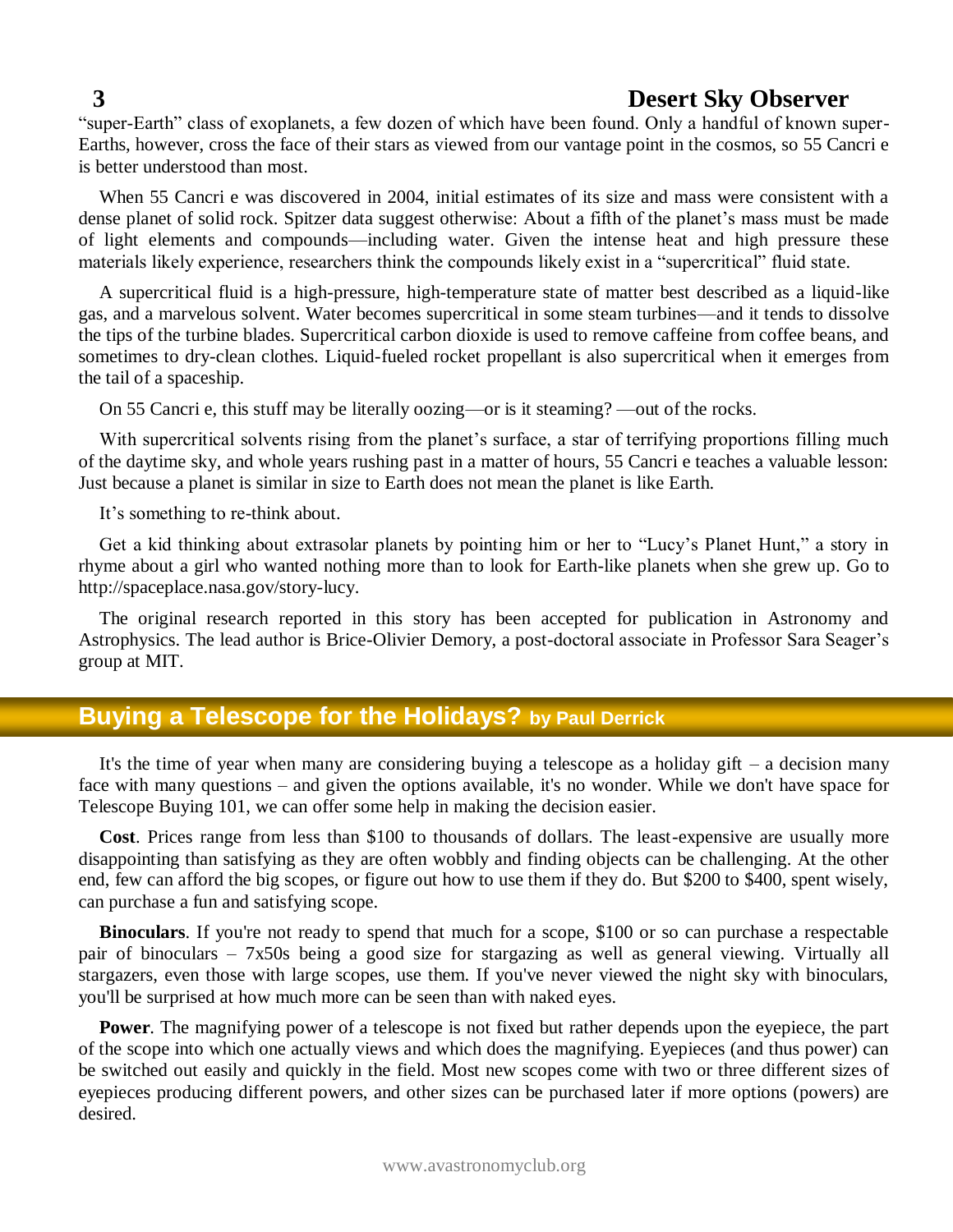**Aperture**. A more relevant consideration than power is a telescope's aperture – the diameter of the "big end" – and generally bigger is better. The larger the aperture, the more light a scope gathers, and since seeing light from faint objects is what it's all about, larger apertures make objects look brighter, and can reveal objects too faint to be seen in smaller aperture scopes. Also, larger apertures scopes can generally be "pushed" to higher powers before the image becomes too fuzzy.

**Types**: The three basic types of telescopes are refractors, reflectors, and Cassegrains. Refractors, the first type of telescope invented in 1608 by Hans Lippershey, have an objective lens at the front end to gather light and focus it on the eyepiece at the back end.





In 1668, Isaac Newton invented reflecting telescopes, now called Newtonian reflectors. The objective lens at the front is replaced by a concave mirror at the back end which gathers and focus the light to the eyepiece. (A small interior diagonal mirror re-directs the light 90 degrees to the eyepiece placed at the side rather than at the back end.) Since mirrors are less expensive to make than lens, reflectors of a

given aperture cost less than refractors of the same size. For example, a 6" reflector will generally cost much less than a 6" refractor.

The Cassegrain, designed by Laurent Cassegrain in 1672, is a variation of Newton's reflector. Both have a light-gathering concave mirror at the back, but in the Cassegrain the light is focused onto small convex mirror at the front end which re-directs the light back down the tube, through a small hole in the big mirror, and into the eyepiece at the scope's back end. Advantages of Cassegrains are their compactness and ease of portability, but with their more complex design they cost more than reflectors.

**Mounts**. Telescopes are attached on a mount which holds them and enables them to be pointed at objects. The three primary kinds of mounts are equatorial, fork, and altazimuth. Most, but not all, mounts are affixed atop a tripod stand. With mounts and tripods, sturdier is better.

A creative non-tripod altazimuth mount, invented in the 1960s by American amateur astronomer John Dobson, is by far the simplest and least-expensive. The rotating and pivoting base holding a Newtonian reflector scope (informally called a Dobsonian telescope, or simply a Dob) is, dollar for dollar, hard to beat.

**GoTo Electronics**. An increasing number of scopes have electronic "GoTo" and tracking capabilities. The GoTo feature finds objects while tracking gradually moves the scope at the



same rate but in the opposite direction of Earth's rotation to keep the object visible in the eyepiece. These can be marvelous aids, but they increase a scope's cost and are rarely as simple to use as the advertising claims.

**Using**. When you get a new scope, don't expect to set it up and immediately start using it like an expert. Telescopes have a learning curve, and some pointers from an experienced stargazer can greatly help jump-



secondary mirror corrector plate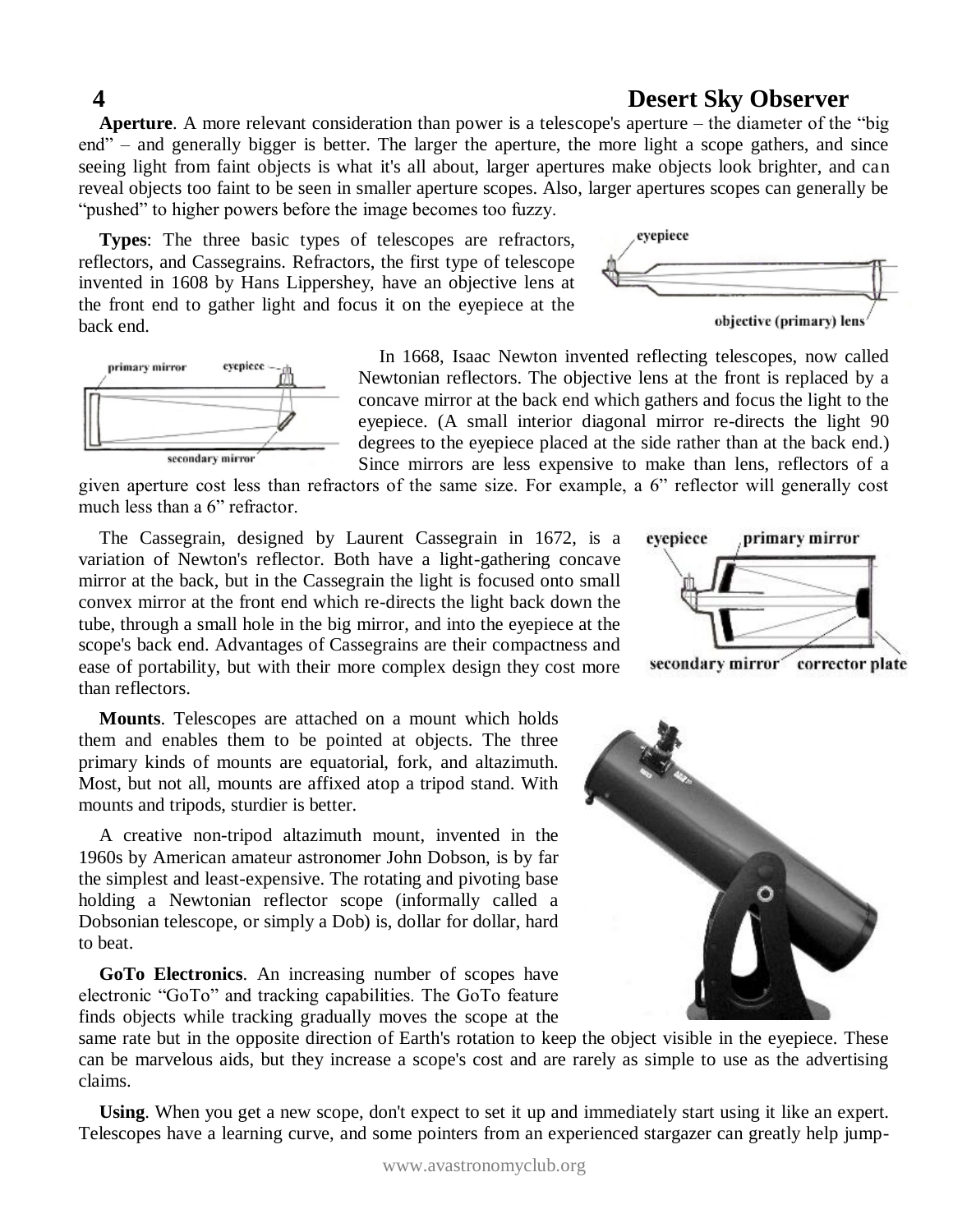start your learning. Since amateur astronomers often hang out together and are usually eager to help others get started, search the Internet for "astronomy clubs" to find one near you. In our area, that would be the Central Texas Astronomical Society [\(www.centexastronomy.com\)](http://www.centexastronomy.com/).

If you have an opportunity, attend a public star party where amateur astronomers are likely to have a variety of types and sizes of scopes set up. They won't mind answering questions about their scope, and asking "How much did it cost?" is not considered impolite.

While there are several reputable brands of telescopes, Celestron and Meade being two of the most popular, anyone contemplating buying a scope might wish to request an Orion Telescope catalog – on-line at www.OrionTelescopes.com or by calling 800-676-1343. While I'm not recommending Orion or any other brand of scope – mine happens to be a Celestron – Orion's catalog gives a good idea of the wide array of telescopes, binoculars, and spotting scopes available – types, sizes, prices, and accessories.

*Copyright by Paul Derrick. Permission is granted for free electronic distribution as long as this paragraph is included. For permission to publish in any other form, please contact the author at [paulderrickwaco@aol.com](mailto:paulderrickwaco@aol.com)*

# **Astronomy Humor**

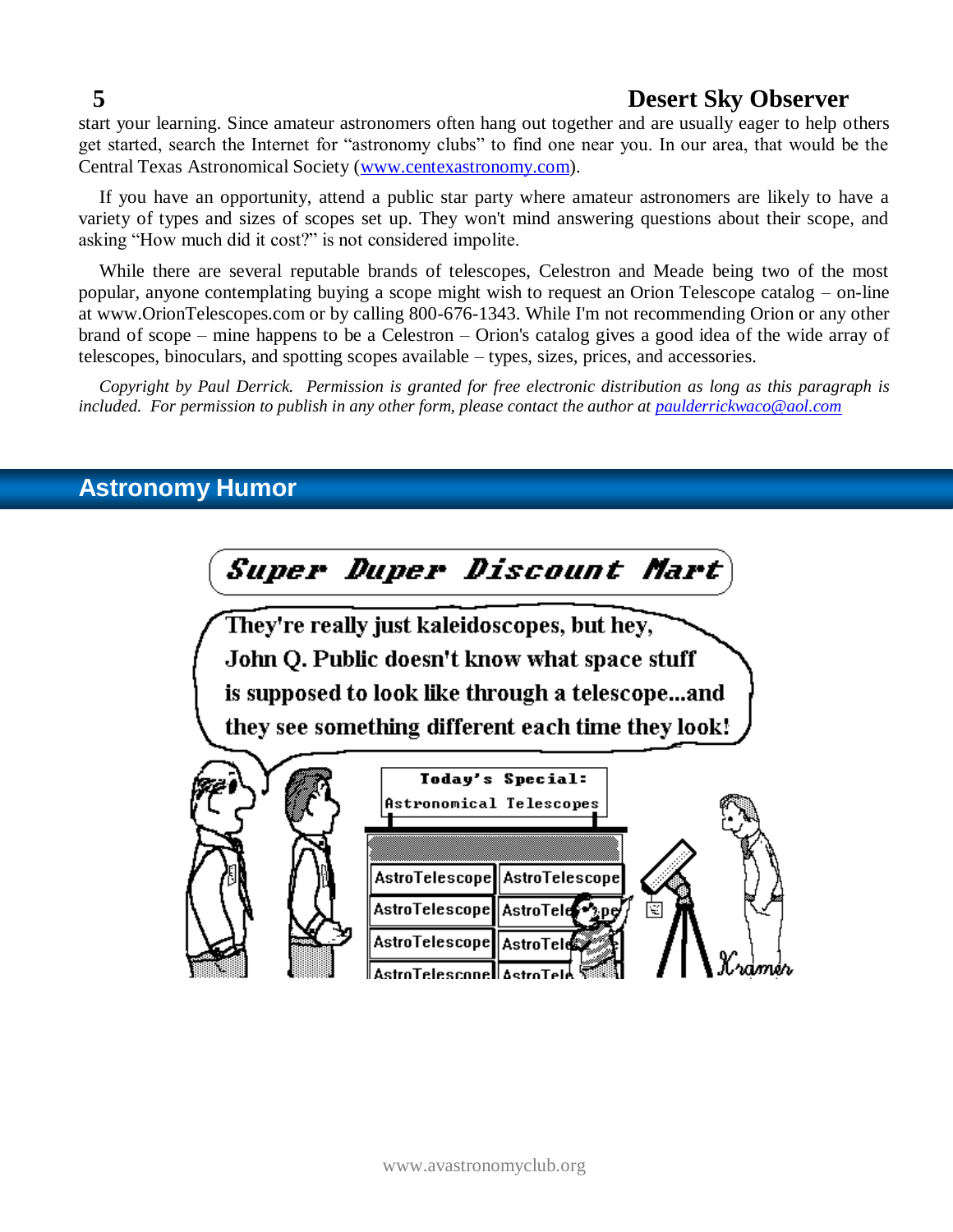# **News Headlines**

#### **Mars Rover Curiosity Takes Off**

NASA began a historic voyage to Mars with the Nov. 26 launch of the Mars Science Laboratory, which carries a car-sized rover named Curiosity. Liftoff from Cape Canaveral Air Force Station aboard an Atlas V rocket occurred at 10:02 a.m. EST (7:02 a.m. PST).

[http://science.nasa.gov/science-news/science-at-nasa/2011/26nov\\_msllaunch/](http://science.nasa.gov/science-news/science-at-nasa/2011/26nov_msllaunch/)

#### **New Study Shows Very First Stars Not Monstrous**

The very first stars in our universe were not the behemoths scientists had once thought, according to new simulations performed at NASA's Jet Propulsion Laboratory, Pasadena, Calif. Astronomers "grew" stars in their computers, mimicking the conditions of our primordial universe. The simulations took weeks. When the scientists' concoctions were finally done, they were shocked by the results -- the full-grown stars were much smaller than expected.

<http://www.jpl.nasa.gov/news/news.cfm?release=2011-348>

#### **Scientists find evidence for subsurface 'great lake' on Europa**

In a finding of significance in the search for life beyond Earth, scientists have discovered locked inside the icy shell of Jupiter's moon Europa what appears to be a body of liquid water the volume of the North American Great Lakes, an area that could represent a new potential habitat for life.

<http://gazette.jhu.edu/2011/11/28/scientists-find-evidence-for-subsurface-great-lake-on-europa/>

#### **Hubble Uncovers Tiny Galaxies Bursting With Starbirth in Early Universe**

Using its infrared vision to peer nine billion years back in time, the NASA/ESA Hubble Space Telescope has uncovered an extraordinary population of tiny, young galaxies that are brimming with star formation. <http://www.sciencedaily.com/releases/2011/11/111110094842.htm>

#### **NASA's Chandra Contributes to Black Hole Birth Announcement**

New details about the birth of a famous black hole that took place millions of years ago have been uncovered, thanks to a team of scientists who used data from NASA's Chandra X-ray Observatory as well as from radio, optical and other X-ray telescopes.

[http://www.nasa.gov/mission\\_pages/chandra/news/cygnusx1.html](http://www.nasa.gov/mission_pages/chandra/news/cygnusx1.html)

#### **Hubble confirms that galaxies are the ultimate recyclers**

New observations by NASA's Hubble Space Telescope are expanding astronomers' understanding of the ways in which galaxies continuously recycle immense volumes of hydrogen gas and heavy elements. This process allows galaxies to build successive generations of stars stretching over billions of years. [http://www.astronomy.com/~/link.aspx?\\_id=052924a3-c433-49fe-8d59-9c131d64ebea](http://www.astronomy.com/~/link.aspx?_id=052924a3-c433-49fe-8d59-9c131d64ebea)

#### **Aliens don't need a moon like ours**

TALK about being over the moon. It seems planets don't need a big satellite like Earth's in order to support life, increasing the number on which life could exist. In 1993, Jacques Laskar of the Paris Observatory in France and colleagues showed that the moon helps stabilise the tilt of Earth's rotation axis against perturbations by Jupiter's gravity. The researchers calculated that without the moon, Jupiter's influence would make the current tilt of some 23 degrees wander chaotically between 0 and 85 degrees. That could cause huge climate swings, making it hard for life to survive, especially large, land-based organisms like us. <http://www.newscientist.com/article/mg21228384.600-aliens-dont-need-a-moon-like-ours.html>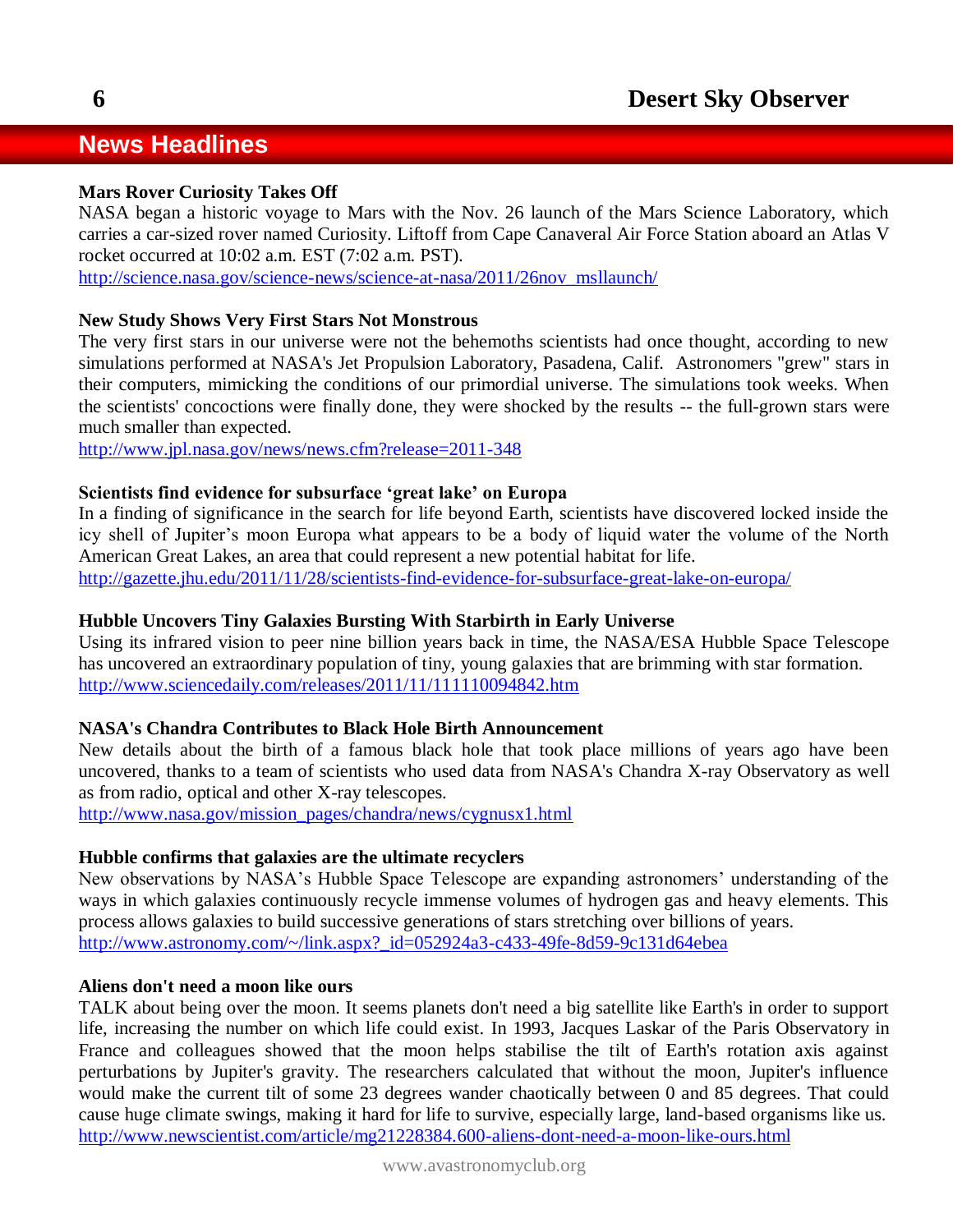# **December Sky Data**

#### **Best time for deep sky observing this month: December 16 through December 28**

**Mercury** is at its greatest distance west of the Sun on December 23rd, and we may have a chance to see this elusive little planet before dawn. Between about December 16th and 24th, try looking out around 7:30 a.m. The planet Mars will be high in the south-west, and Saturn will be fairly high in the south. Draw a line from Mars to Saturn and continue the same distance again, to find Mercury, low down in the south-east.

**Venus** is visible low in the south-western sky immediately after sunset. At the start of December, Venus sets just after 5 pm, but it sets later each evening; by the end of the month, it stays above the horizon until after 6:30 pm, when the sky is quite dark.

**Mars** is rising in the east late in the evening, and it's high in the southern sky before dawn. Relative to the stars, the "Red Planet" is moving steadily southeastwards in the constellation of Leo. Throughout the month, as the Earth draws closer to Mars, Mars grows brighter.

**Jupiter** is well up in the south-eastern sky at dusk. Relative to the stars, it is moving very slowly westwards on the Aries-Pisces border. It doesn't set in the west until the early hours of the morning.

**Saturn** is rising in the east around 3 a.m., and it's well up in the southern sky at dawn. Relative to the stars, Saturn is in the constellation of Virgo, close to the upper left of its brightest star Spica, and moving gradually further left. Saturn appears a little brighter than Spica, and it shines with a steadier light.

One of the most reliable **meteor-showers** of the year is the Geminid shower, which occurs every December. Geminid meteors may be seen any time between December 7th and 16th. Their radiant point is close to the bright star Castor in Gemini, so it can be seen throughout the hours of darkness, though the best meteor numbers are usually seen after midnight. The peak this year is expected in the afternoon of Wednesday 14th



| <b>Sun and Moon Rise and Set</b> |                                        |       |       |       |  |  |  |  |  |
|----------------------------------|----------------------------------------|-------|-------|-------|--|--|--|--|--|
| Date                             | <b>Moonrise Moonset Sunrise Sunset</b> |       |       |       |  |  |  |  |  |
| 12/1/2011                        | 11:37                                  | 23:31 | 06:40 | 16:40 |  |  |  |  |  |
| 12/5/2011                        | 13:33                                  | 02:16 | 06:43 | 16:40 |  |  |  |  |  |
| 12/10/2011                       | 17:00                                  | 06:51 | 06:47 | 16:40 |  |  |  |  |  |
| 12/15/2011                       | 22:02                                  | 10:19 | 06:51 | 16:42 |  |  |  |  |  |
| 12/20/2011                       | 02:25                                  | 13:18 | 06:54 | 16:44 |  |  |  |  |  |
| 12/25/2011                       | 07:40                                  | 18:10 | 06:56 | 16:46 |  |  |  |  |  |
| 12/31/2011                       | 11:04                                  |       | 06:58 | 16:50 |  |  |  |  |  |

### **Planet Data**

 $\overline{\phantom{a}}$ 

|                |             | Dec 1          |            |            |
|----------------|-------------|----------------|------------|------------|
|                | <b>Rise</b> | <b>Transit</b> | <b>Set</b> | <b>Mag</b> |
| <b>Mercury</b> | 06:54       | 12:06          | 17:09      | 3.6        |
| <b>Venus</b>   | 08:45       | 13:39          | 18:35      | $-3.9$     |
| <b>Mars</b>    | 23:21       | 05:57          | 12:35      | 0.7        |
| <b>Jupiter</b> | 14:30       | 21:07          | 03:44      | $-2.8$     |
| <b>Saturn</b>  | 03:00       | 08:46          | 14:35      | 0.7        |

|                |             | <b>Dec</b> 15  |            |            |
|----------------|-------------|----------------|------------|------------|
|                | <b>Rise</b> | <b>Transit</b> | <b>Set</b> | <b>Mag</b> |
| <b>Mercury</b> | 0.5:07      | 10:23          | 15:42      | 0.0        |
| <b>Venus</b>   | 08:59       | 14:00          | 19:01      | $-4.0$     |
| <b>Mars</b>    | 22:53       | 05:23          | 11:52      | 0.5        |
| <b>Jupiter</b> | 13:33       | 20:09          | 02:45      | $-2.7$     |
| <b>Saturn</b>  | 02:11       | 07:56          | 13:44      | 0.7        |

| <b>Dec 31</b>  |             |                |            |            |  |  |  |  |
|----------------|-------------|----------------|------------|------------|--|--|--|--|
|                | <b>Rise</b> | <b>Transit</b> | <b>Set</b> | <b>Mag</b> |  |  |  |  |
| <b>Mercury</b> | 05:24       | 10:29          | 15:31      | $-0.4$     |  |  |  |  |
| <b>Venus</b>   | 09:03       | 14:18          | 19:35      | $-4.0$     |  |  |  |  |
| <b>Mars</b>    | 22:12       | 04:38          | 11:03      | 0.2        |  |  |  |  |
| <b>Jupiter</b> | 12:29       | 19:06          | 01:42      | $-2.6$     |  |  |  |  |
| <b>Saturn</b>  | 01:14       | 06:57          | 12:45      | 0.7        |  |  |  |  |

Planet, Sun, and Moon data calculated for local time at Lancaster, CA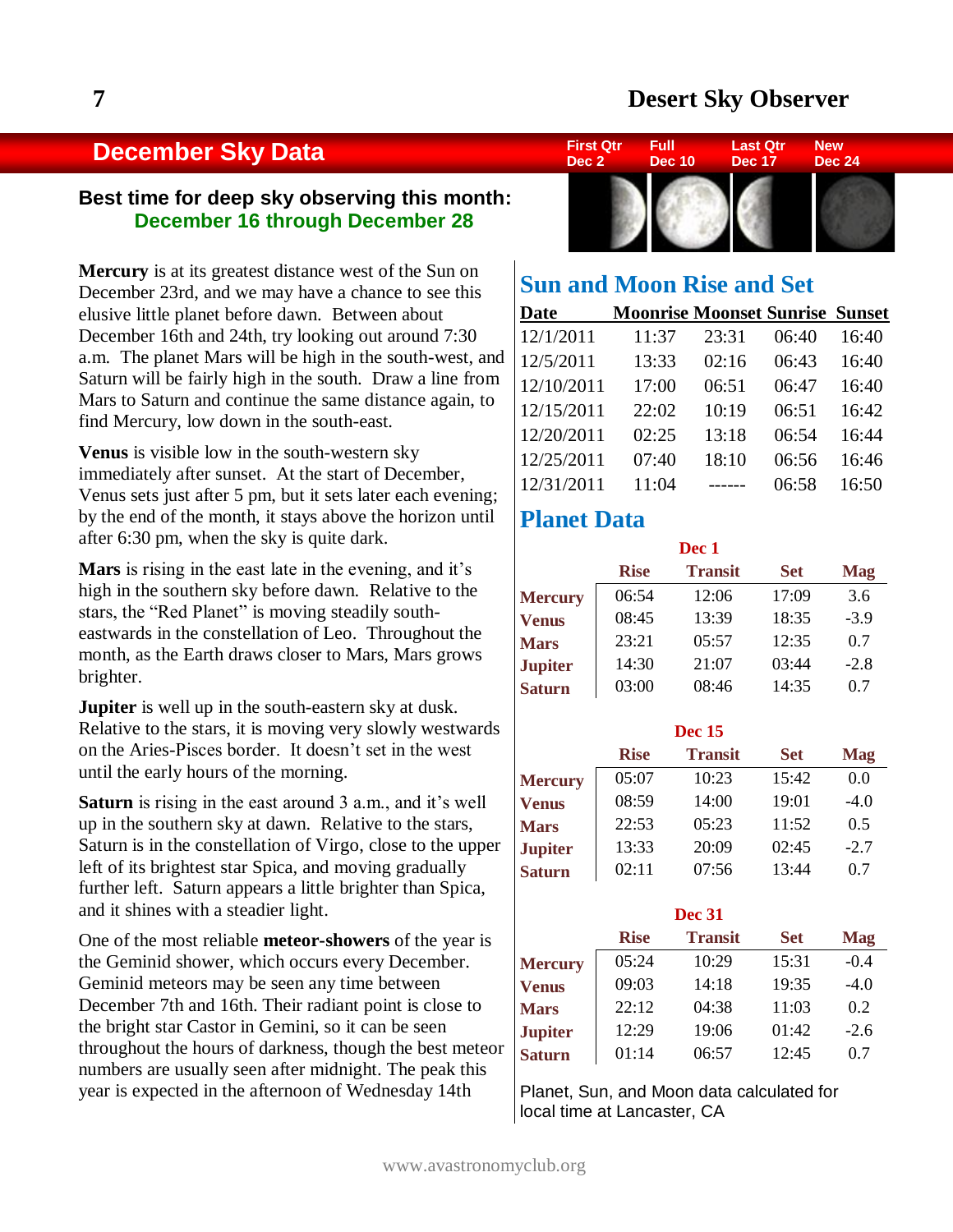looking is at the bottom of the chart. If you are looking to the south then have 'South horizon' at the lower edge.



**8 Desert Sky Observer**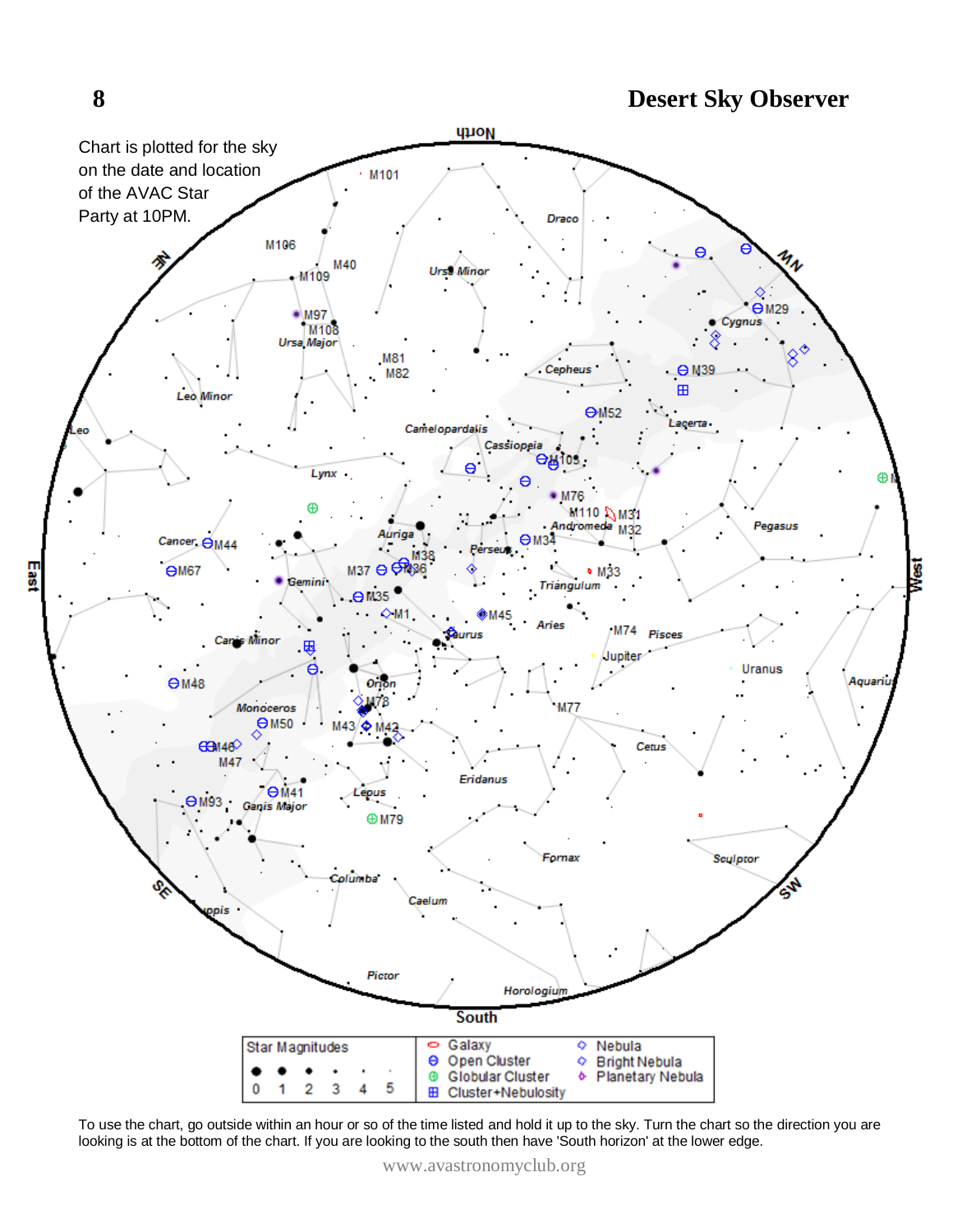# **Suggested Observing List**

The list below contains objects that will be visible on the night of the AVAC Star Party. The list is sorted by the best time to observe the object. The difficulty column describes how difficult it is to observe the object from the current location on a perfect night in a 6 inch Newtonian telescope.

| ID              | <b>Cls</b> | <b>Mag</b> | Con         | <b>RA 2000</b> | <b>Dec 2000</b>                           | <b>Begin</b> | <b>Best</b> | End   | <b>Difficulty</b> |
|-----------------|------------|------------|-------------|----------------|-------------------------------------------|--------------|-------------|-------|-------------------|
| M 13            | Glob       | 5.8        | Her         | 16h41m41.0s    | $+36°27'36"$                              | 17:49        | 18:03       | 18:34 | easy              |
| M 57            | PNe        | 9.4        | Lyr         | 18h53m35.1s    | $+33^{\circ}01'45"$                       | 17:47        | 18:09       | 19:10 | easy              |
| <b>NGC 6543</b> | PNe        | 8.3        | Dra         | 17h58m33.4s    | $+66°37'59"$                              | 17:41        | 18:10       | 18:18 | obvious           |
| M 56            | Glob       | 8.4        | Lyr         | 19h16m36.0s    | $+30^{\circ}11'06"$                       | 17:56        | 18:10       | 18:13 | detectable        |
| M 71            | Glob       | 8.4        | Sge         | 19h53m46.0s    | $+18^{\circ}46'42"$                       | 17:52        | 18:10       | 18:24 | easy              |
| <b>NGC 7009</b> | PNe        | 8.3        | Aqr         | 21h04m10.9s    | $-11°21'48"$                              | 17:41        | 18:10       | 19:09 | obvious           |
| M 30            | Glob       | 6.9        | Cap         | 21h40m22.0s    | $-23^{\circ}10'42"$                       | 17:54        | 18:10       | 18:52 | detectable        |
| M 27            | PNe        | 7.3        | Vul         | 19h59m36.3s    | $+22^{\circ}43'16"$                       | 17:53        | 18:11       | 18:40 | easy              |
| <b>NGC 6871</b> | Open       | 5.8        | C <u>yg</u> | 20h05m59.0s    | $+35^{\circ}46'36"$                       | 17:53        | 18:12       | 19:13 | easy              |
| <b>NGC 6910</b> | Open       | 7.3        | Cyg         | 20h23m12.0s    | $+40^{\circ}46'42"$                       | 17:52        | 18:13       | 19:41 | easy              |
| M 29            | Open       | $7.5$      | <b>Cyg</b>  | 20h23m57.0s    | $+38°30'30"$                              | 17:52        | 18:13       | 19:37 | easy              |
| M <sub>2</sub>  | Glob       | 6.6        | Aqr         | 21h33m27.0s    | $-00^{\circ}49'24"$                       | 17:54        | 18:13       | 19:09 | detectable        |
| <b>NGC 7293</b> | PNe        | 6.3        | Aqr         | 22h29m38.5s    | $-20^{\circ}50'14"$                       | 17:54        | 18:13       | 18:14 | detectable        |
| M 15            | Glob       | 6.3        | Peg         | 21h29m58.0s    | $+12^{\circ}10'00"$                       | 17:54        | 18:14       | 19:43 | easy              |
| M 39            | Open       | 5.3        | Cyg         | 21h31m48.0s    | $+48^{\circ}26'00"$                       | 17:50        | 18:16       | 21:05 | easy              |
| <b>NGC 7160</b> | Open       | 6.4        | Cep         | 21h53m40.0s    | $+62^{\circ}36'12"$                       | 17:46        | 18:17       | 22:01 | obvious           |
| IC 1396         | Neb        |            | Cep         | 21h39m06.0s    | $+57^{\circ}30'00"$                       | 17:49        | 18:17       | 21:33 | v. challenging    |
| <b>NGC 7243</b> | Open       | 6.7        | Lac         | 22h15m08.0s    | $+49^{\circ}53'54"$                       | 17:53        | 18:17       | 20:53 | detectable        |
| Cocoon          | <b>Neb</b> | 10.0       | Cyg         | 21h53m24.0s    | $+47^{\circ}16'00"$                       | 17:49        | 18:17       | 21:23 | v. challenging    |
| M 52            | Open       | 8.2        | Cas         | 23h24m48.0s    | $+61^{\circ}35'36"$                       | 17:55        | 18:22       | 21:48 | detectable        |
| <b>NGC 55</b>   | Gal        | 8.5        | Scl         | 00h15m08.4s    | $-39^{\circ}13'13''$                      | 17:58        | 18:25       | 19:29 | difficult         |
| <b>NGC 7790</b> | Open       | 7.2        | Cas         | 23h58m24.0s    | $+61^{\circ}12'30"$                       | 17:46        | 18:27       | 00:01 | obvious           |
| <b>NGC 7789</b> | Open       | $7.5$      | Cas         | 23h57m24.0s    | $+56^{\circ}42'30"$                       | 17:56        | 18:27       | 21:58 | detectable        |
| M 110           | Gal        | 8.9        | And         | 00h40m22.3s    | $+41^{\circ}41'09''$                      | 17:54        | 18:47       | 22:39 | detectable        |
| M 31            | Gal        | 4.3        | And         | 00h42m44.3s    | $+41^{\circ}16'07"$                       | 17:49        | 18:50       | 23:28 | easy              |
| M 32            | Gal        | 8.9        | And         | 00h42m41.8s    | $+40^{\circ}51'58"$                       | 17:49        | 18:50       | 23:27 | easy              |
| <b>NGC 253</b>  | Gal        | 7.9        | Scl         | 00h47m33.1s    | $-25^{\circ}17'20''$                      | 18:29        | 18:54       | 19:20 | detectable        |
| <b>NGC 288</b>  | Glob       | 8.1        | Scl         | 00h52m45.0s    | $-26^{\circ}35'00"$                       | 18:02        | 18:59       | 20:30 | difficult         |
| <b>NGC 457</b>  | Open       | 5.1        | Cas         | 01h19m35.0s    | $+58°17'12"$                              | 17:48        | 19:27       | 00:13 | obvious           |
| <b>NGC 559</b>  | Open       | 7.4        | Cas         | 01h29m31.0s    | $+63^{\circ}18'24"$                       | 17:49        | 19:37       | 00:11 | easy              |
| M 103           | Open       | 6.9        | Cas         | 01h33m23.0s    | $+60^{\circ}39'00''$ 17:47 19:40          |              |             | 00:15 | obvious           |
| M 33            | Gal        | 6.4        | Tri         | 01h33m50.9s    | $+30^{\circ}39'36"$                       | 17:52        | 19:40       | 23:33 | detectable        |
| M 76            | PNe        | 10.1       | Per         | 01h42m19.9s    | $+51^{\circ}34'31"$                       | 17:54        | 19:49       | 00:05 | detectable        |
| <b>NGC 637</b>  | Open       | 7.3        | Cas         | 01h43m04.0s    | $+64^{\circ}02^{\prime}24^{\prime\prime}$ | 17:45        | 19:50       | 01:28 | obvious           |
| <b>NGC 663</b>  | Open       | 6.4        | Cas         | 01h46m09.0s    | $+61^{\circ}14'06"$                       | 17:49        | 19:52       | 00:12 | easy              |
| <b>NGC 752</b>  | Open       | 6.6        | And         | 01h57m41.0s    | $+37^{\circ}47'06"$                       | 18:05        | 20:04       | 22:33 | challenging       |
| <b>NGC 869</b>  | Open       | 4.3        | Per         | 02h19m00.0s    | $+57^{\circ}07'42"$                       | 17:47        | 20:26       | 01:26 | obvious           |
| <b>NGC 884</b>  | Open       | 4.4        | Per         | 02h22m18.0s    | $+57^{\circ}08'12"$                       | 17:47        | 20:29       | 01:24 | obvious           |

www.avastronomyclub.org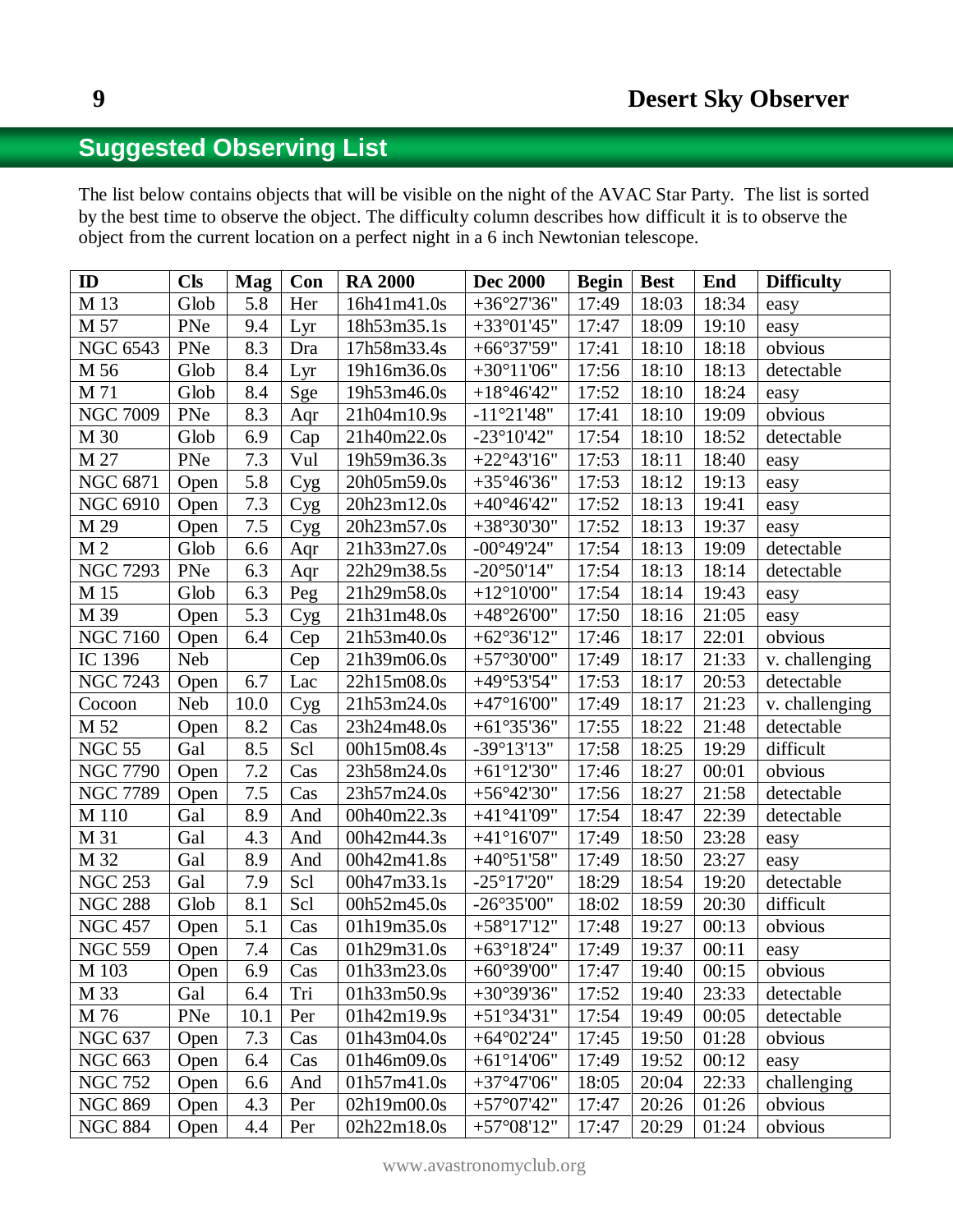| 10               | <b>Desert Sky Observer</b> |            |     |                |                                           |              |             |       |                   |
|------------------|----------------------------|------------|-----|----------------|-------------------------------------------|--------------|-------------|-------|-------------------|
| ID               | <b>Cls</b>                 | <b>Mag</b> | Con | <b>RA 2000</b> | <b>Dec 2000</b>                           | <b>Begin</b> | <b>Best</b> | End   | <b>Difficulty</b> |
| Heart Neb.       | <b>Neb</b>                 | 6.5        | Cas | 02h33m52.0s    | $+61^{\circ}26'50"$                       | 18:15        | 20:40       | 23:15 | challenging       |
| <b>NGC 957</b>   | Open                       | $7.2\,$    | Per | 02h33m21.0s    | $+57°33'36"$                              | 17:50        | 20:40       | 00:13 | easy              |
| <b>NGC 1027</b>  | Open                       | 7.4        | Cas | 02h42m40.0s    | $+61^{\circ}35'42"$                       | 17:55        | 20:49       | 00:12 | detectable        |
| M 34             | Open                       | 5.8        | Per | 02h42m05.0s    | $+42^{\circ}45'42"$                       | 17:54        | 20:49       | 00:12 | easy              |
| M 77             | Gal                        | 9.7        | Cet | 02h42m40.8s    | $-00^{\circ}00'48"$                       | 17:59        | 20:49       | 23:57 | detectable        |
| <b>NGC 1245</b>  | Open                       | 7.7        | Per | 03h14m42.0s    | $+47^{\circ}14'12"$                       | 18:58        | 21:21       | 23:44 | challenging       |
| <b>NGC 1342</b>  | Open                       | 7.2        | Per | 03h31m38.0s    | $+37°22'36"$                              | 17:58        | 21:38       | 00:13 | easy              |
| M 45             | Open                       | 1.5        | Tau | 03h47m00.0s    | $+24^{\circ}07'00"$                       | 17:52        | 21:53       | 01:30 | obvious           |
| <b>NGC 1444</b>  | Open                       | 6.4        | Per | 03h49m25.0s    | $+52^{\circ}39'30"$                       | 17:47        | 21:56       | 03:25 | obvious           |
| <b>NGC 1502</b>  | Open                       | 4.1        | Cam | 04h07m50.0s    | $+62^{\circ}19'54"$                       | 17:45        | 22:14       | 04:13 | obvious           |
| <b>NGC 1528</b>  | Open                       | 6.4        | Per | 04h15m23.0s    | $+51^{\circ}12'54"$                       | 17:55        | 22:22       | 01:12 | easy              |
| Hyades           | Open                       | 0.8        | Tau | 04h26m54.0s    | $+15^{\circ}52'00"$                       | 18:17        | 22:32       | 01:11 | easy              |
| <b>NGC 1647</b>  | Open                       | 6.2        | Tau | 04h45m55.0s    | $+19^{\circ}06'54"$                       | 19:27        | 22:52       | 00:12 | detectable        |
| <b>NGC 1664</b>  | Open                       | 7.2        | Aur | 04h51m06.0s    | $+43^{\circ}40'30"$                       | 18:04        | 22:57       | 02:17 | easy              |
| <b>NGC 1746</b>  | Open                       | 6.1        | Tau | 05h03m50.0s    | $+23^{\circ}46'12"$                       | 19:35        | 23:10       | 00:13 | detectable        |
| <b>NGC 1851</b>  | Glob                       | 7.1        | Col | 05h14m06.0s    | $-40^{\circ}02'48"$                       | 22:04        | 23:20       | 00:11 | detectable        |
| M 38             | Open                       | 6.8        | Aur | 05h28m40.0s    | $+35^{\circ}50'54"$                       | 19:23        | 23:35       | 00:12 | detectable        |
| M <sub>1</sub>   | Neb                        | 8.4        | Tau | 05h34m30.0s    | $+22^{\circ}01'00"$                       | 21:37        | 23:40       | 00:13 | challenging       |
| M 43             | <b>Neb</b>                 | 9.0        | Ori | 05h35m30.0s    | $-05^{\circ}16'00"$                       | 20:30        | 23:41       | 01:47 | challenging       |
| M 42             | Neb                        | 4.0        | Ori | 05h35m18.0s    | $-05^{\circ}23'00''$                      | 20:31        | 23:41       | 02:14 | easy              |
| M 36             | Open                       | 6.5        | Aur | 05h36m18.0s    | $+34^{\circ}08'24"$                       | 18:47        | 23:42       | 03:28 | easy              |
| M 78             | Neb                        | 8.0        | Ori | 05h46m48.0s    | $+00^{\circ}05'00"$                       | 20:22        | 23:52       | 02:08 | challenging       |
| M 37             | Open                       | 6.2        | Aur | 05h52m18.0s    | $+32^{\circ}33'12"$                       | 19:14        | 23:58       | 03:29 | easy              |
| <b>NGC 2129</b>  | Open                       | 7.0        | Gem | 06h01m07.0s    | $+23^{\circ}19'20"$                       | 19:34        | 00:07       | 04:06 | obvious           |
| M 44             | Open                       | 3.9        | Cnc | 08h40m24.0s    | $+19^{\circ}40'00"$                       | 22:20        | 00:11       | 05:35 | easy              |
| <b>NGC 2301</b>  | Open                       | 6.3        | Mon | 06h51m45.0s    | $+00^{\circ}27'36"$                       | 21:25        | 00:11       | 03:36 | easy              |
| <b>NGC 2353</b>  | Open                       | 5.2        | Mon | 07h14m30.0s    | $-10^{\circ}16'00''$                      | 22:31        | 00:11       | 04:06 | easy              |
| <b>NGC 2451</b>  | Open                       | 3.7        | Pup | 07h45m23.0s    | $-37^{\circ}57'21"$                       | 23:31        | 00:11       | 03:42 | easy              |
| M 82             | Gal                        | 9.0        | UMa | 09h55m52.4s    | $+69^{\circ}40'47"$                       | 21:37        | 00:12       | 05:45 | easy              |
| $\overline{M81}$ | Gal                        | 7.8        | UMa | 09h55m33.1s    | +69 $^{\circ}$ 03'56"                     | 21:39        | 00:12       | 05:43 | detectable        |
| M 35             | Open                       | 5.6        | Gem | 06h09m00.0s    | $+24^{\circ}21'00''$                      | 19:56        | 00:12       | 03:13 | easy              |
| <b>NGC 2392</b>  | PNe                        | 8.6        | Gem | 07h29m10.8s    | $+20^{\circ}54'42"$                       | 21:07        | 00:12       | 05:43 | obvious           |
| <b>NGC 2175</b>  | Open                       | 6.8        | Ori | 06h09m39.0s    | $+20^{\circ}29'12"$                       | 20:33        | 00:11       | 00:12 | detectable        |
| <b>NGC 2506</b>  | Open                       | 8.9        | Mon | 08h00m01.0s    | $-10^{\circ}46'12"$                       | 23:31        | 00:11       | 00:12 | difficult         |
| M 46             | Open                       | 6.6        | Pup | 07h41m46.0s    | $-14^{\circ}48'36"$                       | 23:24        | 00:11       | 03:22 | detectable        |
| M 93             | Open                       | 6.5        | Pup | 07h44m30.0s    | $-23°51'24"$                              | 22:48        | 00:11       | 04:07 | easy              |
| <b>NGC 2169</b>  | Open                       | 7.0        | Ori | 06h08m24.0s    | $+13^{\circ}57'54"$                       | 20:03        | 00:12       | 03:58 | obvious           |
| <b>NGC 2355</b>  | Open                       | 9.7        | Gem | 07h16m59.0s    | $+13^{\circ}45'00''$                      | 22:26        | 00:12       | 00:13 | difficult         |
| M 67             | Open                       | 7.4        | Cnc | 08h51m18.0s    | $+11^{\circ}48^{\prime}00^{\prime\prime}$ | 23:16        | 00:12       | 00:13 | detectable        |
| <b>NGC 2264</b>  | Open                       | 4.1        | Mon | 06h40m58.0s    | $+09^{\circ}53'42"$                       | 20:47        | 00:12       | 03:47 | obvious           |
| <b>NGC 2237</b>  | <b>Neb</b>                 | 5.5        | Mon | 06h32m02.0s    | $+04^{\circ}59'10''$                      | 22:54        | 00:12       | 00:13 | challenging       |
| M 50             | Open                       | 7.2        | Mon | 07h02m42.0s    | $-08^{\circ}23'00''$                      | 22:11        | 00:12       | 02:30 | detectable        |
| <b>NGC 2440</b>  | PNe                        | 11.5       | Pup | 07h41m55.4s    | $-18^{\circ}12'31''$                      | 23:46        | 00:12       | 00:13 | detectable        |
| <b>NGC 2423</b>  | Open                       | 7.0        | Pup | 07h37m06.0s    | $-13°52'18"$                              | 23:13        | 00:12       | 03:43 | easy              |
| M 47             | Open                       | 4.3        | Pup | 07h36m35.0s    | $-14^{\circ}29'00''$                      | 23:17        | 00:12       | 04:07 | obvious           |

www.avastronomyclub.org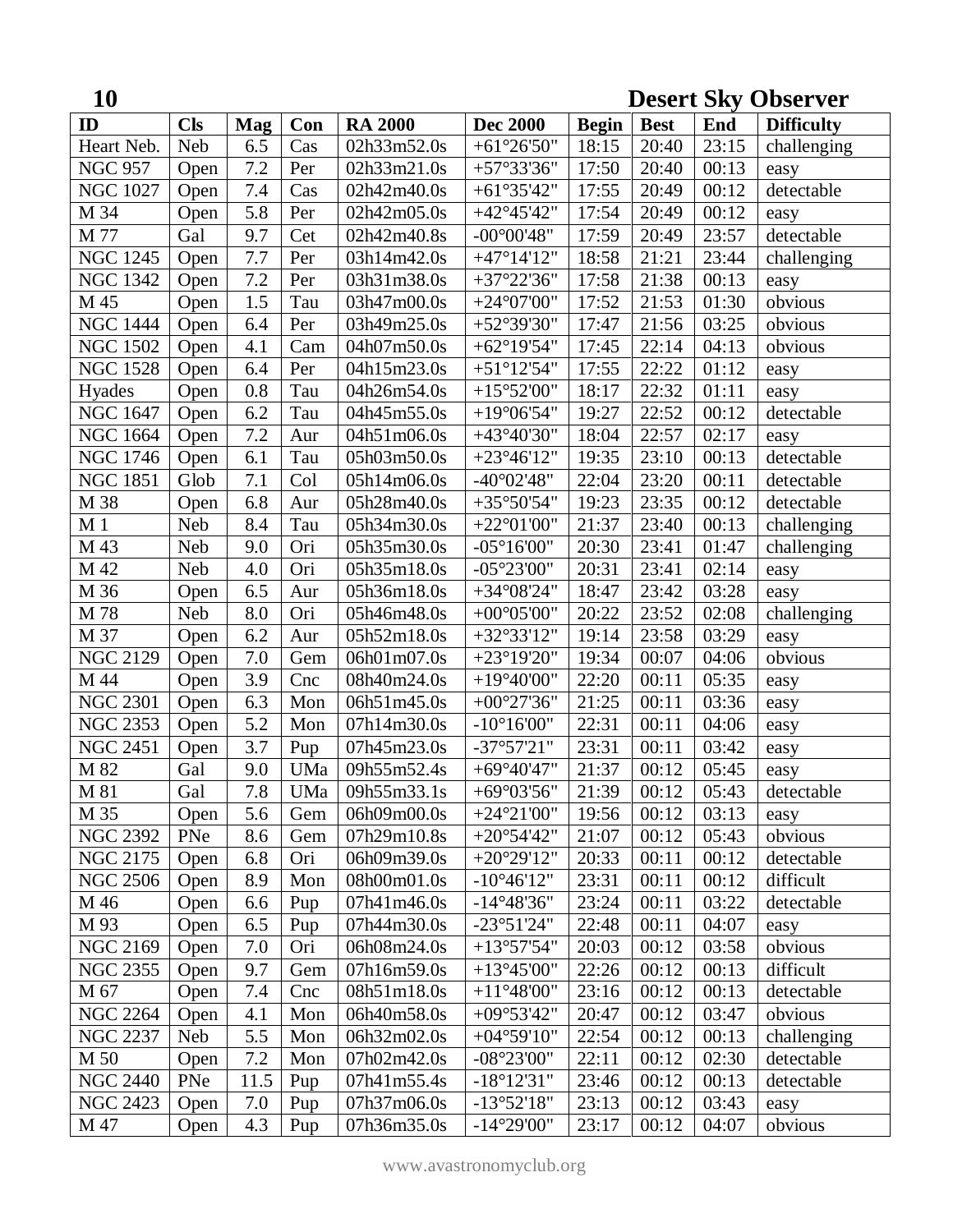| 11              |            |                  |                   |                          |                                           |              |             |       | <b>Desert Sky Observer</b> |
|-----------------|------------|------------------|-------------------|--------------------------|-------------------------------------------|--------------|-------------|-------|----------------------------|
| ID              | <b>Cls</b> | <b>Mag</b>       | Con               | <b>RA 2000</b>           | <b>Dec 2000</b>                           | <b>Begin</b> | <b>Best</b> | End   | <b>Difficulty</b>          |
| <b>NGC 2360</b> | Open       | 9.1              | CMa               | $\overline{07h17m43.0s}$ | $-15^{\circ}38'30"$                       | 23:34        | 00:12       | 00:13 | challenging                |
| M 41            | Open       | 5.0              | CMa               | 06h46m01.0s              | $-20^{\circ}45'24"$                       | 23:13        | 00:12       | 00:13 | easy                       |
| <b>NGC 2571</b> | Open       | 7.4              | Pup               | 08h18m56.0s              | $-29^{\circ}45'00"$                       | 23:34        | 00:12       | 04:37 | easy                       |
| <b>NGC 2439</b> | Open       | $\overline{7.1}$ | Pup               | 07h40m45.0s              | $-31°41'36"$                              | 23:15        | 00:12       | 03:32 | easy                       |
| <b>NGC 2477</b> | Open       | $\overline{5.7}$ | Pup               | 07h52m10.0s              | $-38°31'48"$                              | 23:37        | 00:12       | 03:50 | easy                       |
| <b>NGC 2546</b> | Open       | $\overline{5.2}$ | Pup               | 08h12m15.0s              | $-37^{\circ}35'42"$                       | 01:26        | 02:23       | 03:20 | difficult                  |
| <b>NGC 2547</b> | Open       | 5.0              | Vel               | 08h10m09.0s              | $-49^{\circ}12'54"$                       | 02:48        | 03:30       | 04:12 | detectable                 |
| IC 2391         | Open       | 2.6              | Vel               | 08h40m32.0s              | $-53^{\circ}02'00"$                       | 03:37        | 04:00       | 04:25 | detectable                 |
| IC 2395         | Open       | 4.6              | Vel               | 08h42m30.0s              | -48°06'48"                                | 02:57        | 04:02       | 05:07 | easy                       |
| <b>NGC 3227</b> | Gal        | 11.5             | Leo               | 10h23m30.6s              | $+19^{\circ}51'54"$                       | 02:02        | 04:42       | 05:41 | difficult                  |
| <b>NGC 3242</b> | PNe        | 8.6              | Hya               | 10h24m46.1s              | $-18°38'32"$                              | 03:47        | 05:05       | 05:36 | obvious                    |
| M 66            | Gal        | 9.7              | Leo               | 11h20m14.9s              | $+12^{\circ}59'30"$                       | 03:00        | 05:06       | 05:30 | detectable                 |
| M 106           | Gal        | 9.1              | CVn               | 12h18m57.6s              | $+47^{\circ}18'13"$                       | 03:02        | 05:07       | 05:28 | detectable                 |
| M 65            | Gal        | 10.1             | Leo               | 11h18m55.7s              | $+13^{\circ}05'32"$                       | 03:04        | 05:07       | 05:28 | detectable                 |
| Col 256         | Open       | 2.9              | Com               | 12h25m06.0s              | $+26^{\circ}06'00"$                       | 03:05        | 05:08       | 05:31 | easy                       |
| M 94            | Gal        | 8.7              | CVn               | 12h50m53.1s              | $+41^{\circ}07'12"$                       | 03:07        | 05:08       | 05:30 | easy                       |
| <b>NGC 3132</b> | PNe        | 8.2              | Vel               | 10h07m01.8s              | $-40^{\circ}26'11"$                       | 03:31        | 05:08       | 05:35 | easy                       |
| <b>NGC 3132</b> | PNe        | 8.2              | Vel               | 10h07m01.8s              | $-40^{\circ}26'11"$                       | 03:31        | 05:08       | 05:35 | easy                       |
| M 101           | Gal        | 8.4              | UMa               | 14h03m12.4s              | $+54^{\circ}20'53"$                       | 03:57        | 05:09       | 05:27 | detectable                 |
| <b>NGC 5195</b> | Gal        | 10.5             | CVn               | 13h29m59.6s              | $+47^{\circ}15'58"$                       | 03:46        | 05:09       | 05:27 | detectable                 |
| M 51            | Gal        | 8.7              | CVn               | 13h29m52.3s              | $+47^{\circ}11'40"$                       | 03:25        | 05:09       | 05:30 | easy                       |
| <b>NGC 4565</b> | Gal        | 10.1             | Com               | 12h36m20.8s              | $+25^{\circ}59'15"$                       | 04:00        | 05:09       | 05:25 | difficult                  |
| M 64            | Gal        | 9.3              | Com               | 12h56m43.8s              | $+21^{\circ}41'00"$                       | 03:47        | 05:09       | 05:29 | detectable                 |
| M 86            | Gal        | 9.8              | Vir               | 12h26m12.2s              | $+12^{\circ}56'44"$                       | 04:00        | 05:09       | 05:27 | detectable                 |
| M 84            | Gal        | 10.1             | Vir               | 12h25m03.9s              | $+12^{\circ}53'12"$                       | 03:49        | 05:09       | 05:27 | detectable                 |
| M 87            | Gal        | 9.6              | Vir               | 12h30m49.2s              | $+12^{\circ}23'29"$                       | 03:51        | 05:09       | 05:27 | detectable                 |
| M 49            | Gal        | 9.3              | Vir               | 12h29m46.8s              | $+08^{\circ}00^{\prime}01^{\prime\prime}$ | 03:55        | 05:09       | 05:27 | detectable                 |
| M <sub>3</sub>  | Glob       | 6.3              | CVn               | 13h42m11.0s              | $+28°22'42"$                              | 04:17        | 05:10       | 05:28 | easy                       |
| M 104           | Gal        | 9.1              | Vir               | 12h39m59.3s              | $-11°37'22"$                              | 04:22        | 05:12       | 05:28 | detectable                 |
| 3C 273.0        | <b>QSO</b> | 12.8             | $\overline{V}$ ir | 12h29m06.7s              | $+02^{\circ}03'08"$                       | 04:23        | 05:12       | 05:28 | difficult                  |
| 3C 273.0        | <b>QSO</b> | 12.8             | Vir               | 12h29m06.7s              | $+02^{\circ}03'08"$                       | 04:23        | 05:12       | 05:28 | difficult                  |
| M 97            | PNe        | 11.0             | UMa               | 11h14m47.7s              | $+55^{\circ}01'09"$                       | 00:20        | 05:13       | 05:50 | challenging                |
| M 68            | Glob       | 7.3              | Hya               | 12h39m28.0s              | $-26^{\circ}44'36"$                       | 04:55        | 05:15       | 05:25 | detectable                 |
| <b>NGC 3228</b> | Open       | 6.4              | Vel               | 10h21m22.0s              | $-51^{\circ}43'42"$                       | 04:52        | 05:19       | 05:34 | easy                       |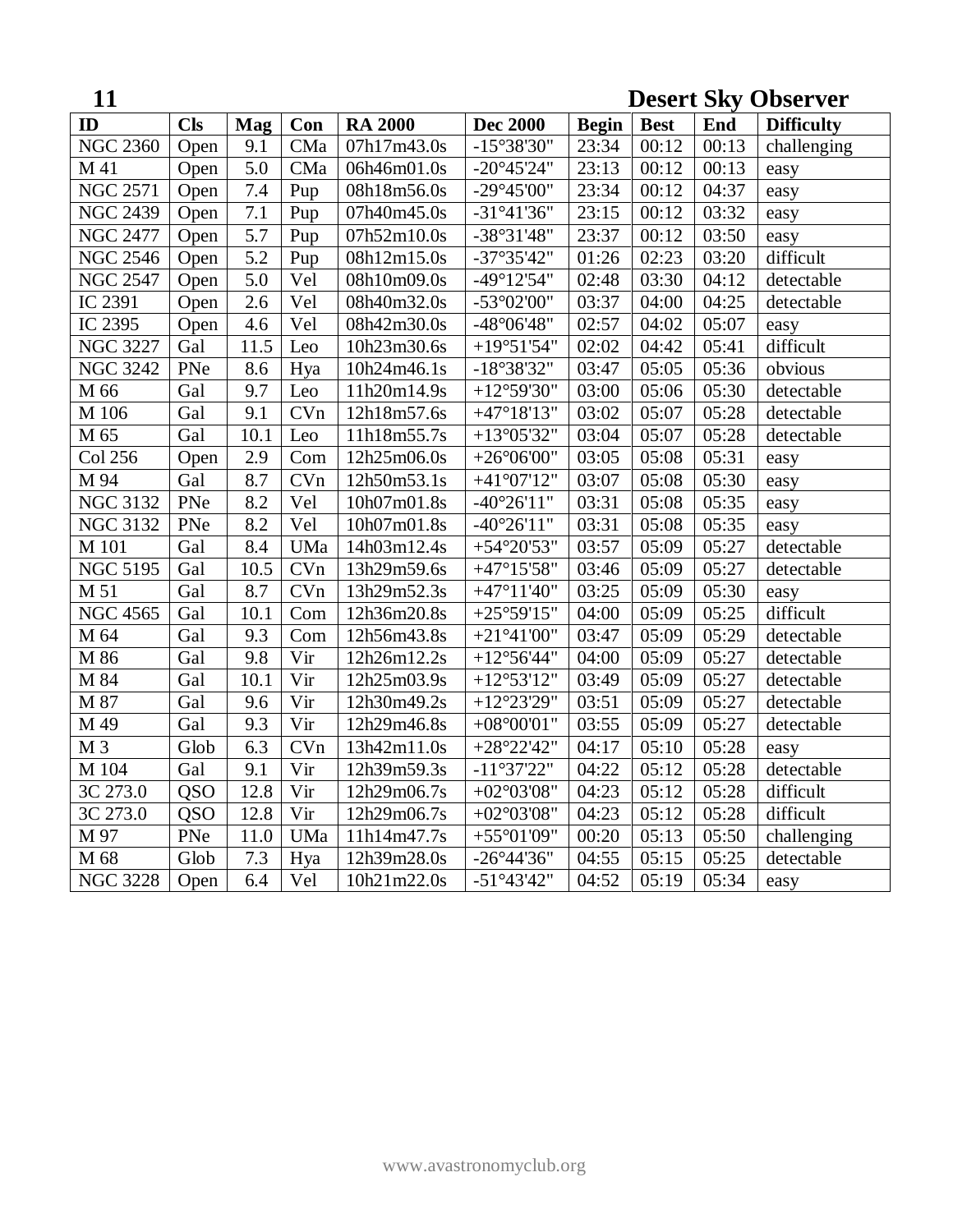# **A.V.A.C. Information**

Membership in the Antelope Valley Astronomy Club is open to any individual or family.

The Club has three categories of membership.

- Family membership at \$30.00 per year.
- Individual membership at \$25.00 per year.
- Junior membership at \$15.00 per year.

Membership entitles you to…

- Desert Sky Observer–monthly newsletter.
- The Reflector the publication of the Astronomical League.
- The A.V.A.C. Membership Manual.
- To borrow club equipment, books, videos and other items.

#### **AVAC P.O. BOX 8545, LANCASTER, CA 93539-8545**

Visit the Antelope Valley Astronomy Club website at [www.avastronomyclub.org/](http://www.avastronomyclub.org/)

The Antelope Valley Astronomy Club, Inc. is a 501(c)(3) Non-Profit Corporation.

The A.V.A.C. is a Sustaining Member of The Astronomical League and the International Dark-Sky Association.

# **Board Members**

#### **President:**

Don Bryden (661) 270-0627 [president@avastronomyclub.org](mailto:president@avastronomyclub.org)

#### **Vice-President:**

Rose Moore (661) 972-1953 [vice-president@avastronomyclub.org](mailto:vice-president@avastronomyclub.org)

#### **Secretary:**

Frank Moore (661) 972-4775 [secretary@avastronomyclub.org](mailto:secretary@avastronomyclub.org)

#### **Treasurer:**

Virgina Reed (661) 824-3932 [treasurer@avastronomyclub.org](mailto:treasurer@avastronomyclub.org)

#### **Director of Community Development:**

[community@avastronomyclub.org](mailto:community@avastronomyclub.org)

# **Appointed Positions**

**Newsletter Editor:** Steve Trotta (661) 269-5428 [newsletter@avastronomyclub.org](mailto:newsletter@avastronomyclub.org)

**Equipment & Library:** Karol Barker (661) 940-3312 [library@avastronomyclub.org](mailto:library@avastronomyclub.org)

**Club Historian:** Tom Koonce (661) 943-8200 [history@avastronomyclub.org](mailto:history@avastronomyclub.org)

#### **Webmaster:**

Steve Trotta (661) 269-5428 [webmaster@avastronomyclub.org](mailto:webmaster@avastronomyclub.org)

#### **Astronomical League Coordinator:** Don Bryden (661) 270-0627 [al@avastronomyclub.org](mailto:al@avastronomyclub.org)